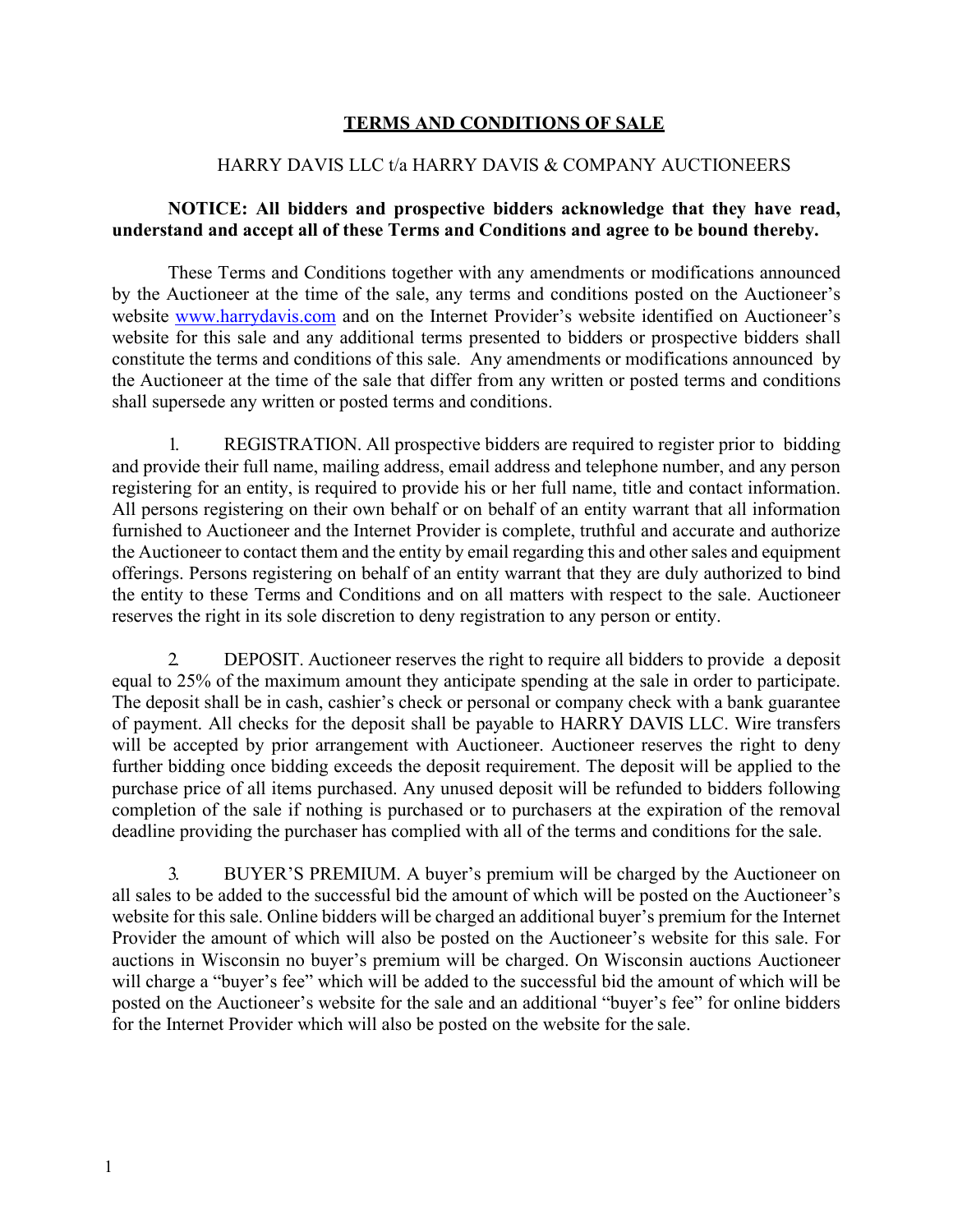4. SALES TAX. Bidders shall be responsible for payment to Auctioneer of all applicable sales taxes. Where Auctioneer is required to collect sales tax, a bidder that is exempt must provide an exemption certificate satisfactory to Auctioneer to be entitled to claim the exemption.

5. PAYMENT. Unless otherwise specifically agreed by the Auctioneer, payment in full for all purchases plus the buyer's premiums or buyer's fees, whichever is applicable, and any applicable sales tax shall be made at the conclusion of the sale by all on-site purchasers. Online purchasers will be invoiced following the sale payment of which shall be due and payable on receipt. Payment shall be by cashier's check or with prior arrangement with the Auctioneer by wire transfer. Personal and company checks accompanied by a bank guarantee of payment may be accepted by Auctioneer in its sole discretion. A fee will be charged for wire transfers. All checks shall be payable to HARRY DAVIS LLC.

6. REMOVAL. Terms and conditions for removal of purchases, including deadlines, will be posted on the Auctioneer's website for this sale and must be strictly adhered to by the purchasers. Removal shall be at the expense, risk and liability of the purchasers including, without limitation, any damage caused by purchasers' employees, representatives, agents or subcontractors in removal of their purchases. No purchase may be removed from the sale site until payment is made in full for all purchases by purchaser and proof of payment presented by the purchaser. No purchase may be removed during the sale. Neither Auctioneer nor seller shall be responsible for purchases not removed within the time allowed. Auctioneer and/or seller shall have the option but not the obligation, to remove and store at the expense and risk of the purchaser items not paid for and removed within such time for resale as provided in Section 7. All riggers designated for removal are independent contractors and are to be engaged by the purchaser. Auctioneer shall not be liable for any damages caused to persons or property in connection with removal of equipment from the sale site. Any rigging prices posted on Auctioneer's website or in any catalogue for this sale have been provided by the riggers and do not include the charges for any special handling for loading and transport of the purchased equipment. It shall be the responsibility of the purchaser to provide all equipment for transport of the purchased equipment from the sale site.

7. FAILURE TO PAY FOR PURCHASES. If a purchaser fails for any reason to pay for all purchased items when due, all purchased items shall be deemed abandoned by the purchaser at the option of the Auctioneer, and, Auctioneer and/or seller, in addition to all other remedies allowed by law, may resell the items at private or public sale without further notice. The purchaser shall be liable for any deficiency following resale and all removal, storage (at a minimum of \$2.00 per sq. ft.), interest (at a minimum except where prohibited by law of 1.5% per month or 18% per annum) and all other costs, charges and expenses relating to such resale or disposition including, without limitation, legal fees, costs and expenses. Auctioneer and/or seller shall be entitled to retain all sums received from any resale and apply them against the deficiency without further notice and shall not be required to account for sums received on resale in excess of the purchase prices. Alternatively, Auctioneer and/or seller may in their sole discretion retain all monies received as a deposit or payment on account as liquidated damages. Auctioneer and/or seller may dispose of any of said items that are not resold in any manner it deems appropriate in its sole discretion without liability to the purchaser.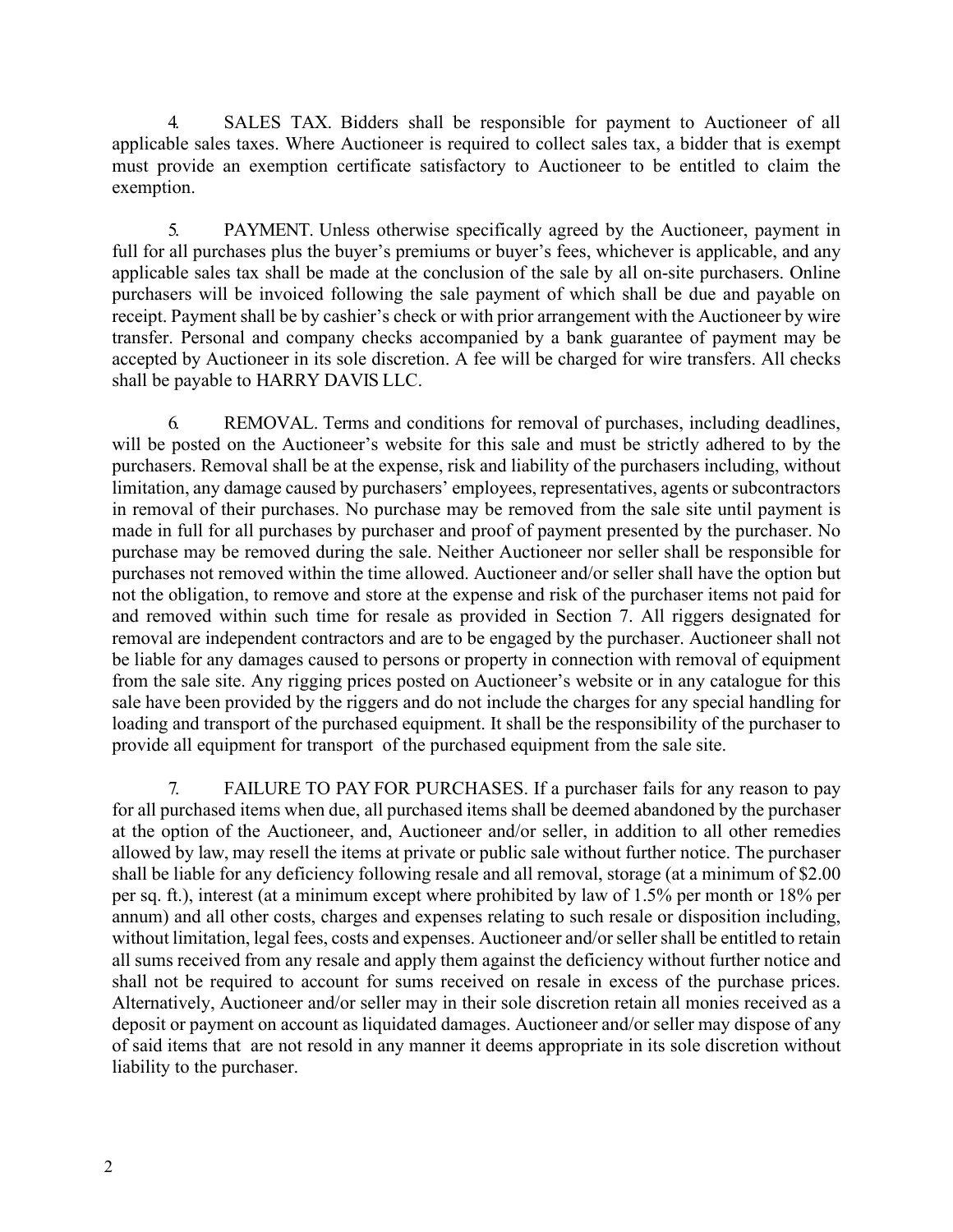8. CONDITION OF ARTICLES SOLD. Auctioneer shall not be responsible for the accuracy of the description in any advertising or catalogue of any item or lot or for any description of an item or lot stated during the course of the auction. All photographs and other images in any advertising or catalogues are for identification purposes only and are not indicative of the accuracy of the description or the merchantability, quality, condition or fitness of any item for any purpose. ALL ITEMS AND LOTS ARE SOLD ON AN "AS IS, WHERE IS AND ALL FAULTS" BASIS. NEITHER AUCTIONEER NOR SELLER MAKE ANY REPRESENTATIONS, WARRANTIES, COVENANTS OR GUARANTEES, EXPRESS OR IMPLIED, OF ANY KIND AS TO THE NATURE, QUALITY, DURABILITY, CAPABILITY, FUNCTION, PERFORMANCE, VALUE, CONDITION OR SUITABILITY FOR ANY USE AND SPECIFICALLY DISCLAIM, WITHOUT LIMITATION, ANY WARRANTY OF MERCHANTABILITY OR FITNESS FOR A PARTICULAR PURPOSE. TITLE TO ANY INTELLECTUAL PROPERTY RIGHTS IN THE PURCHASED ITEMS SHALL NOT TRANSFER TO THE PURCHASER, INCLUDING, WITHOUT LIMITATION, COMPUTER SOFTWARE RIGHTS, AND ALL ITEMS SHALL BE SUBJECT TO THE TERMS OF ANY EXISTING LICENSE OR OTHER INTELLECTUAL PROPERTY RIGHTS IN AND TO SUCH ITEMS. No sale will be set aside or allowance made on account of any inaccuracy in the description or the condition of an item or lot and all sales will be without recourse to the Auctioneer or seller. All prospective purchasers acknowledge that they have inspected or had the opportunity to inspect all items upon which they have submitted bids and chose not to make an inspection. Auctioneer and seller encourage prospective purchasers to avail themselves of the opportunity to make inspections prior to bidding or purchasing.

9. CONDUCT OF THE AUCTION. Auctioneer shall control all matters in the conduct of the auction and its decisions shall be binding upon all bidders. Auctioneer reserves the right to group, regroup, reduce, add to, subdivide or withdraw any item or lot, to accept or reject any or all bids in its sole discretion and resolve all disputes between two or more bidders. Auctioneer also reserves the right in its sole discretion to sell all of the lots in bulk at any time during the auction, to augment the auction with additional items from additional sellers and/or items not listed in the catalogue and determine bidding increments. Items or lots may be offered subject to reserve or subject to confirmation by the seller or by a court in a court authorized sale. If authorized by seller, Auctioneer may bid on any item or lot on behalf of the seller.

10. ONLINE BIDDERS. All online bidders agree to be bound by the bidder terms and conditions of the Internet Provider identified on Auctioneer's website for this sale. The Internet Provider is an independent contractor and not in any way affiliated with Auctioneer. Auctioneer does not warrant that the functions or content contained in the online bidding platform or software of the Internet Provider, including any third-party software, will be timely, secure, uninterrupted or error free or that defects will be corrected, and Auctioneer hereby expressly disclaims any and all liability with respect thereto. All online bidders shall be bound by all bids regardless of the order and or time they are accepted or rejected.

11. SALE BY ESTIMATED WEIGHT, COUNT OR MEASURE. Where items are sold by estimated weight, count or measure, the purchaser will be billed for and required to pay for the estimated weight, count or measure. If upon delivery any shortage exists, the purchaser will receive a refund at the rate of purchase and if there is an excess the purchaser will be required to take and pay for such excess at the rate of purchase.

12. PURCHASER'S RISK. All purchases made at the sale as soon as they are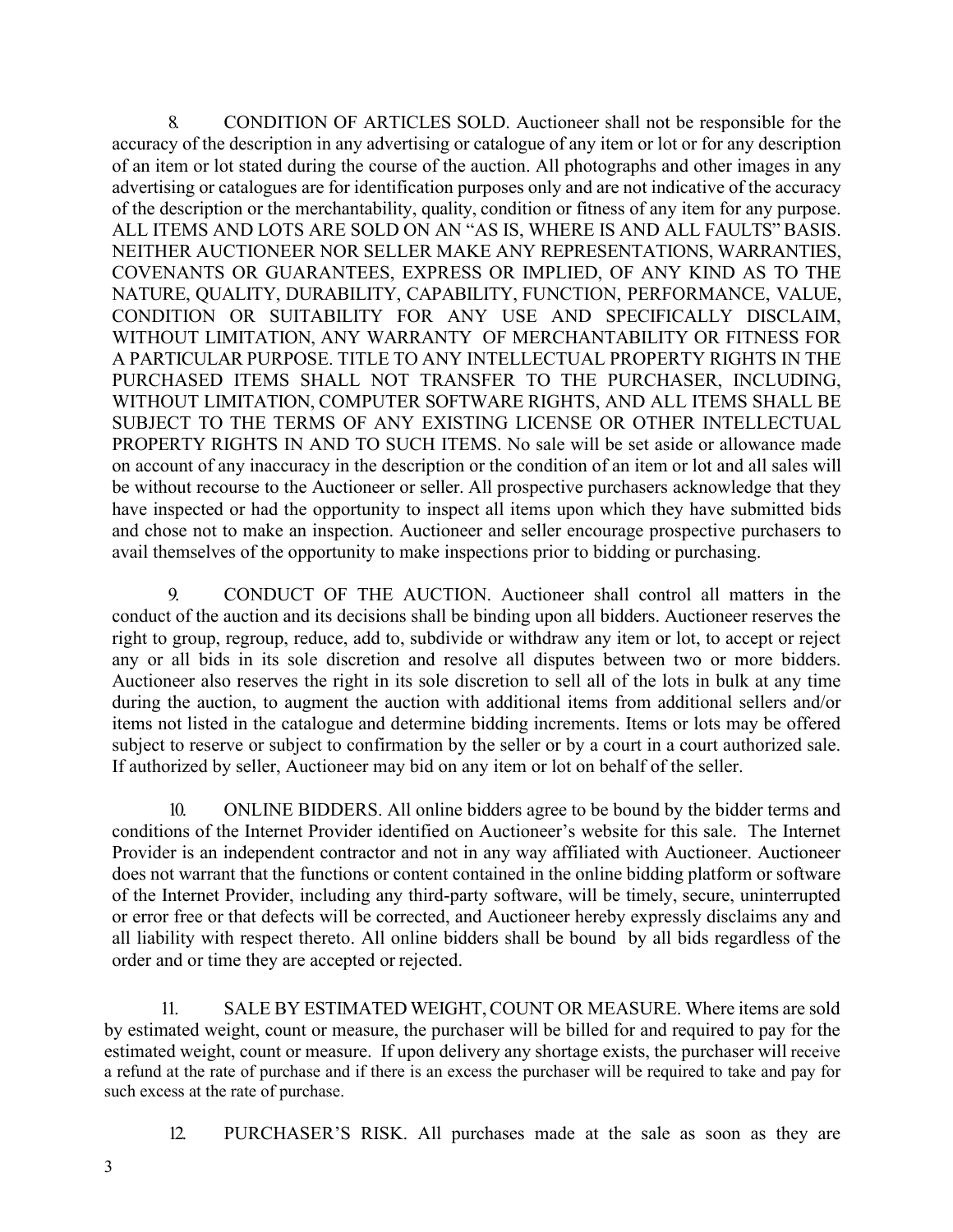announced as sold or posted sold on the Internet by the Auctioneer become the sole and absolute responsibility of the purchaser and the purchaser thereafter assumes all risk of loss and damage from any cause whatsoever (including, without limitation, loss by theft and damage caused by any riggers or others at the sale site) and all liability relating to or arising from the use of the purchased items. In no event shall Auctioneer or seller be liable to purchaser or any third person for injuries or damages to persons or property by reason of any defects or conditions, latent or otherwise, in or arising from the physical condition of any purchased item, the use of any purchased item or for any materials or substances contained in any purchased item, and purchasers shall indemnify and hold Auctioneer and seller, and their respective officers, members, employees, agents and representatives harmless from any and all such losses, claims and expenses, including, without limitation, attorneys' fees, costs and expenses.

13. AUCTIONEER'S AND SELLER'S LIMITS OF LIABILITY. Auctioneer and seller shall not in any event be liable for the non-delivery of any item or lot for any reason except for the return to the purchaser of the deposit or other sums paid for such item or lot should the purchaser be entitled thereto. Under no circumstances shall the Auctioneer or seller be held liable for an amount greater than the amount actually paid by the purchaser. Purchasers acknowledge and agree that the Auctioneer and Seller shall have no liability for special, consequential or incidental damages. No claim under any circumstances shall be allowed after removal of an item or lot from the sale site.

14. RISK TO PERSONS AND PROPERTY; RELEASE. All purchasers and prospective purchasers, and all persons entering upon the premises of the sale site on their behalf, or at their invitation, for any reason whatsoever, do so at their own risk, expressly assume all risk of injury or damage while on said premises and agree that neither the Auctioneer nor the seller shall be held liable by reason of any injury or damage to them or their property while on said premises. All said persons to the fullest extent permitted by law, in consideration of their being permitted to enter upon the premises of the sale site, hereby release, indemnify and hold harmless Auctioneer and seller and their respective officers, members, employees, agents and representatives from any and all claims of any kind or nature to persons or property arising while on said premises.

15. SEVERABILITY. If any of the provisions of these Terms and Conditions or any terms and conditions of the Internet Provider shall be held to be void or unenforceable all of the remaining Terms and Conditions herein and those of the Internet Provider shall remain in full force and effect and shall in no way be affected, impaired or invalidated thereby; provided, however, if any term or condition is deemed unenforceable because it is too broad or unreasonable, such term or condition may be judicially modified to the minimum extent required to enforce such term or condition.

16. SECTION TITLES. The section titles in these Terms and Conditions are inserted for convenience of reference only and shall in no way enlarge or limit the scope or meaning of any of these Terms and Conditions.